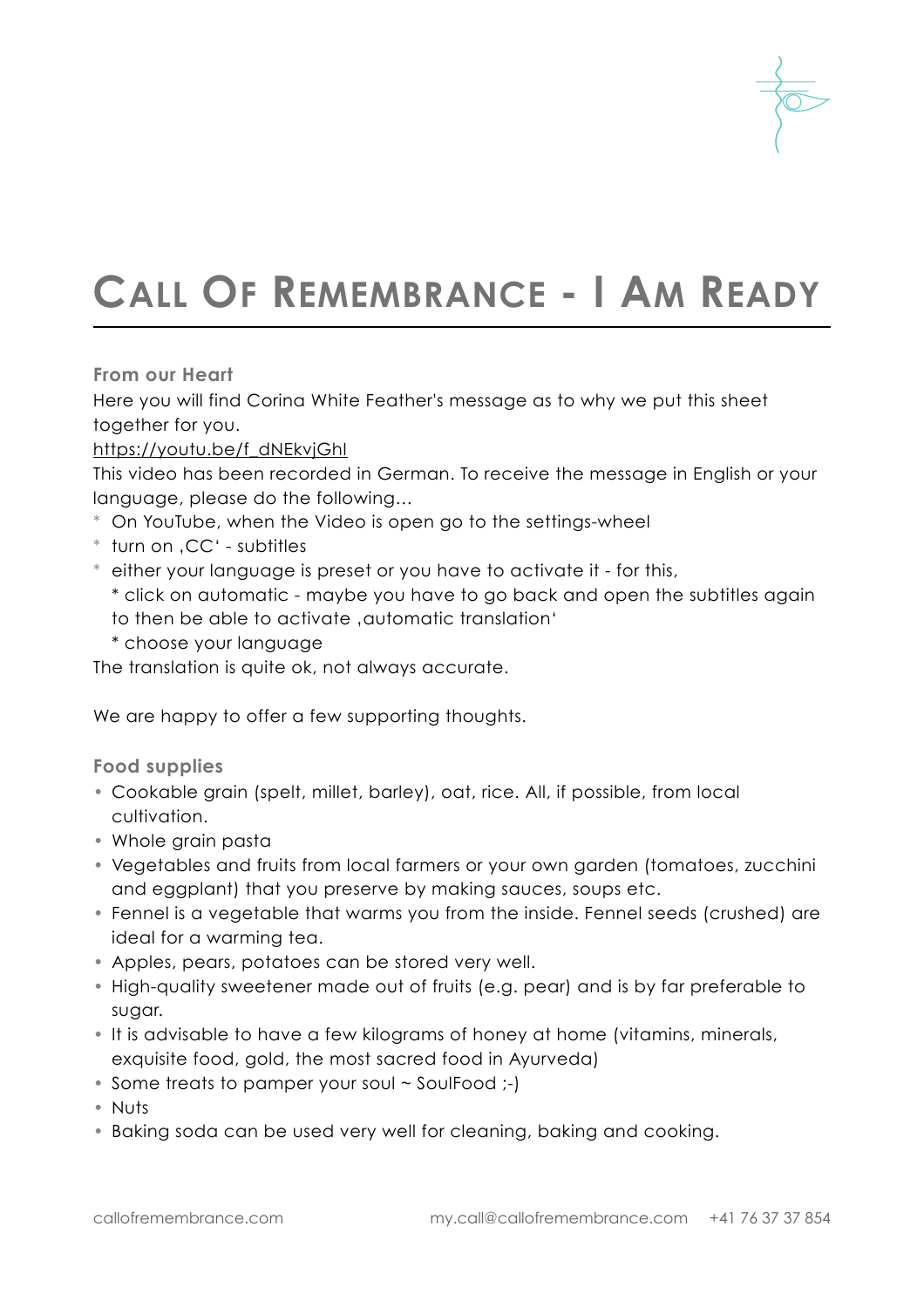

- We will speak of algae in other occasions. For now, we recommend buying and taking these products! This is a recurring call that we've received out of the spiritual world and we finally found the right products for it: AFA-Algae from Klamath Lake in Oregon (USA) and Brown Algae (Ascophyllum Nodosum, for Europe we suggest to use the local one from Ireland). We recommend taking both daily. It can also be less than recommended. The intention counts: «You Alge support me. Thank you!" The algae, by the way, also speaks to us in the CardDeck 'Remembrance to the «i AM», which is almost ready in English.  $\bullet$
- The Swiss federal government recommends having 12 liters of water at home, per person. Find out for yourself how much you would like to have around. Do you have a well or spring nearby?
- Think of having some high-quality seeds at home. **When ordering, make sure that it is not a hybrid variety, because these plants do not produce seeds**.
- Think of your loyal four-legged friends and other companions

# **Hardware**

- Gas cooker, spare cartridges. If used sparingly, we recommend approx. 6-8 spare cartridges.
- Baking alternative (e.g. Omina Oven).
- One way to cook efficiently and save energy is by using a haybox. If you google 'build your own haybox cooker', you will get a lot of inspiration on how you can make a haybox yourself (e.g. wrap a pan with cloths, etc.)
- Natural based candles
- Next time you take a bath, leave the water in the tub to save it. So you can easily flush the toilet, brush your teeth and gently clean your body.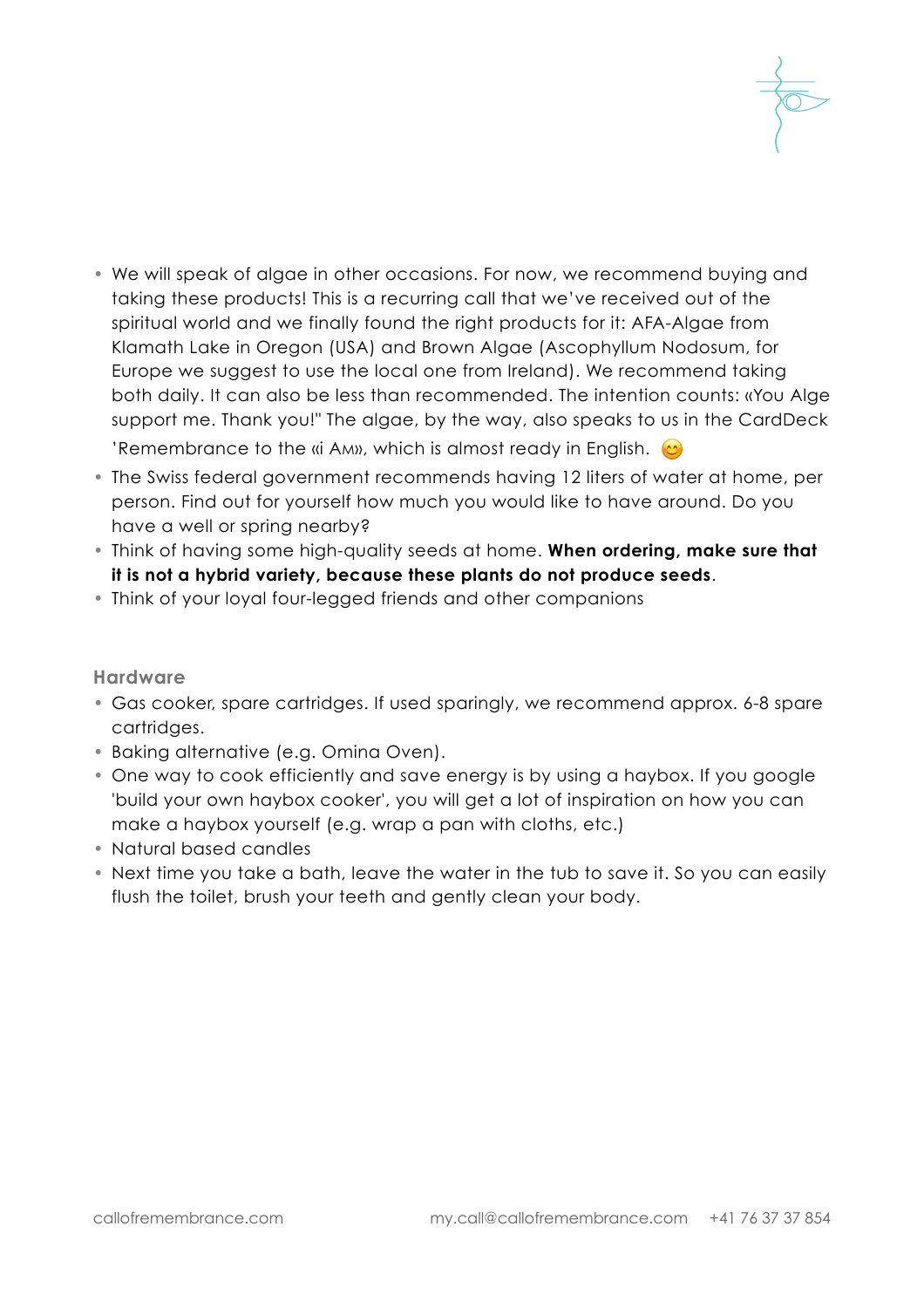

## **Finances**

• After observing plants and animals and for what I feel inside, it is advisable to follow nature to therefore make provisions for ourselves. Due to the constantly present inner pressure, we went into a channeling. The above tips as well as some concrete hints were also taken from it. In addition, quotes from other media, brokers and financial experts are taken into account in the following recommendation. The recommendation is to sell papers held in the stock exchange. What can be done with money on bank accounts, may be requested by getting into personal contact with us. Also feel into it for yourself to find out what feels right for you and your loved ones.

#### **SoulFood**

- $\bullet$  Stay at home, especially important in cities and densely populated areas
- $\bullet$  Breathe deeply and into your belly, again and again
- Remain in your centre
- $\heartsuit$  Remain calm and receive the change
- Remain calm and know, it is all part of the journey into a new world full of light
- ❣ Former «SoulFreeingSound» may be purchased for USD 8.-. If you're interested,

we kindly ask you to contact us

Would you like to think about what would be important for you personally in such a situation?

 Would you like to discuss with friends or family members on how you will deal with each other in such a situation.

In the channeling mentioned above, the very first thing we were shown was, that we are accompanied by LightBeings and that they reach out for hands to be taken. In the book «Hermine - receives global messages» there is a SoulFreeingArt, which supports this statement. We are happy to make it available to you here, in a small format.